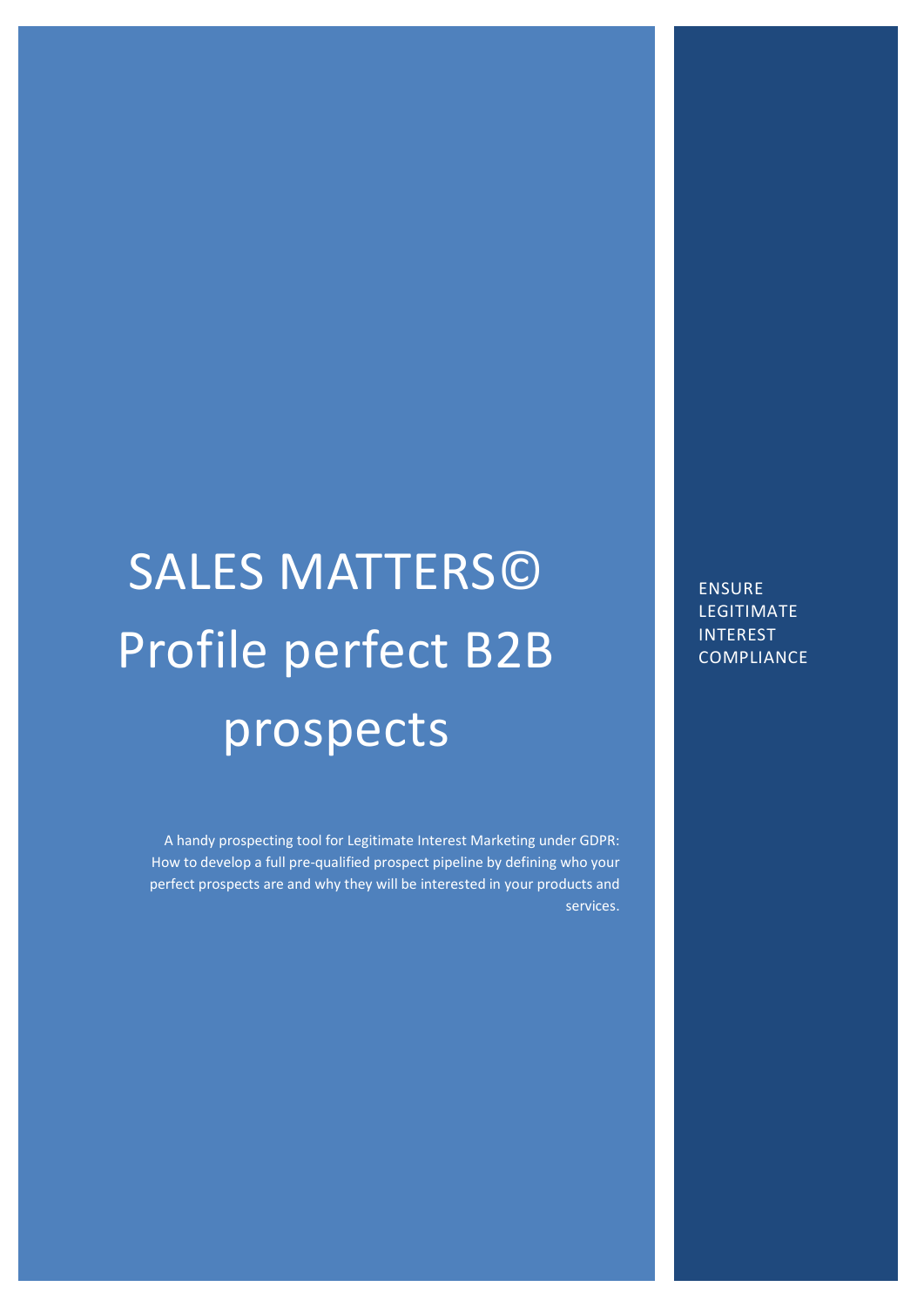

### **INDEX**

|                                                                                                     | Page |
|-----------------------------------------------------------------------------------------------------|------|
| Background: the effect of GDPR on outbound sales and marketing                                      | 2    |
| GDPR, Legitimate interest & PECR check list                                                         | 3    |
| Legitimate interest test                                                                            | 5    |
| Perfect prospect profiling: evidence based legitimate interest tool                                 | 6    |
| <b>SALES MATTERS© Workshops and Services:</b><br>How to radically increase your sales opportunities | 10   |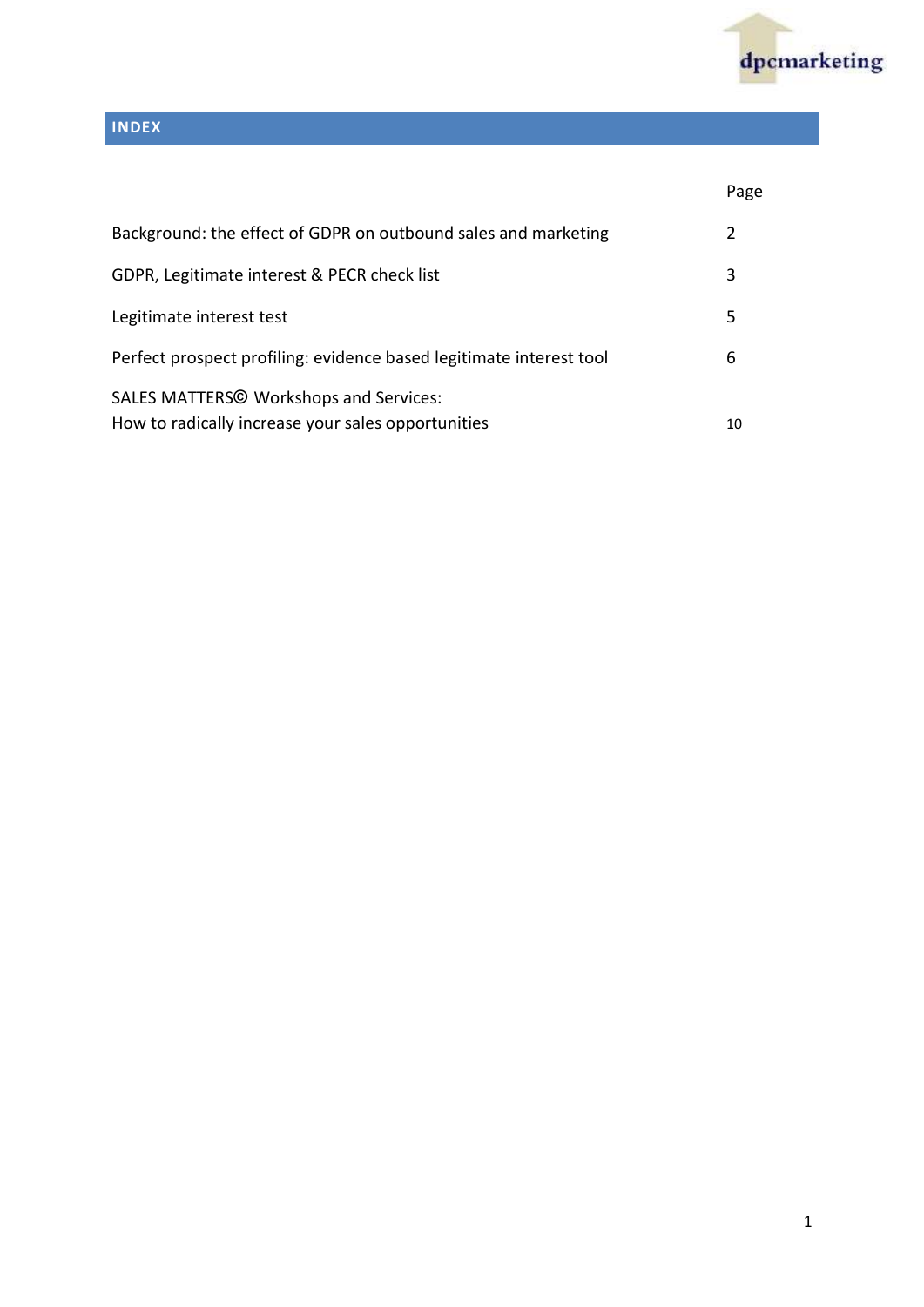

#### **BACKGROUND: THE EFFECT OF GDPR ON OUTBOUND SALES AND MARKETING**

The General Data Protection Regulation (GDPR) is effective from May 25<sup>th</sup> 2018. It's the biggest change in privacy legislation for over 20 years

- Repeals the Data protection Directive 95/46/EC
- Overrides the Data Protection Act 1998
- Applies to almost every organisation, large or small

#### **It relates to all Personally Identifiable information that you may want to process as a company.**

#### PERSONALLY IDENTIFIABLE INFORMATION (PII)

Any information relating to a person that can be used to directly or indirectly identify that person

- Full name, email address, date of birth, IP address / website cookies
- Purchases, downloads, subscriptions and services used
- Questions and responses, promotions used, survey responses
- Financial history, banking/credit, payment transactions and donations
- Healthcare and education services used
- CCTV recordings, gender identity, location data, credit card data
- Judgements/sanctions, government services
- Capable of identifying an individual either on its own or when combined with other information
- Internal account numbers, PINs and passwords, IMEIs, National Insurance number
- Driving licence number, passport number

#### EFFECTS BOTH MANUAL AND AUTOMATED PROCESSING

- Databases, voice mail and completed forms
- CCTV, cookies, profiling and website tracking
- Includes both digital and paper records
- Don't forget to secure your paper documents
- Consider off-site secure storage
- Only applies to personal data able to identify a living subject
- Excludes anonymous and encrypted data
- Applies to all 'data subjects' so affects public sector, NGO, NFP, B2C and B2B
- Includes prospects, customers, your organisation's employees, suppliers / contractors etc

#### THE PRINCIPLES OF GDPR

- 1. Process data lawfully, fairly and transparently
- 2. Only processed for explicit and legitimate purposes
- 3. Limit to what is relevant and necessary for the purpose
- 4. Keep data up-to-date and accurate or rectified
- 5. Keep data only if required and for no longer than necessary
- 6. Keep data secure
- 7. Accountability Article 5(2) requires that "the controller shall be responsible for, and be able to demonstrate, compliance with the principles."

#### THE LAWFUL BASIS FOR PROCESSING NORMAL PERSONAL DATA

- 1. The data subject has given consent to processing
- 2. The performance of a contract…or to take steps… prior to entering into a contract
- 3. For compliance with a legal obligation to which the controller is subject
- 4. In order to protect the vital interests of the data subject
- 5. Performance of a task carried out in the public interest or…official authority vested in the controller
- 6. **For the purposes of the legitimate interests…,** except where such interests are overridden by the

interests…of the data subject…in particular where the data subject is a child.

Legitimate interest does not generally apply to public bodies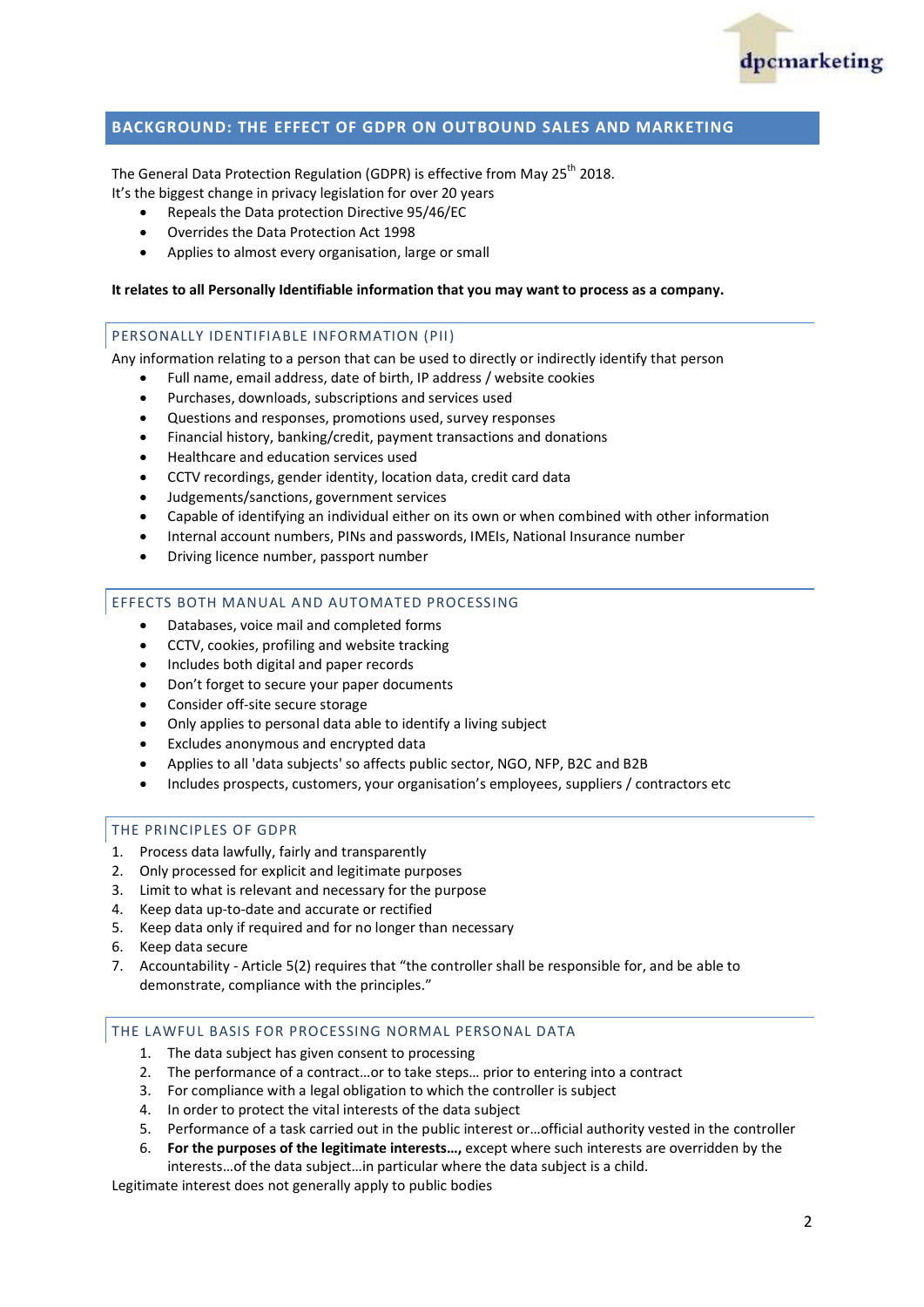

#### YOU MUST CARRY OUT AN IMPACT ASSESSMENT

It provides the foundation for building trust and demonstrating compliance Identifies all places where personal data are gathered, processed and stored **Audit each dataset to ensure you understand**

- Who is responsible for it?
- If you are the Controller, joint Controller or Processor
- The categories of data within it (personal, sensitive, special category)
- Where it came from and who it is shared with
- The lawful basis upon which you are processing it
- What is stored, where it is stored, is it correct and complete,
- How it is secured and when and where is it backed up
- Who has access to it, why and how is that access logged
- How long it is retained and how is it deleted [DPIA screening checklist.](https://ico.org.uk/for-organisations/guide-to-the-general-data-protection-regulation-gdpr/accountability-and-governance/data-protection-impact-assessments/)

#### **GDPR, LEGITIMATE INTEREST & PECR CHECK LIST**

[https://ico.org.uk/for-organisations/guide-to-the-general-data-protection-regulation-gdpr/legitimate](https://ico.org.uk/for-organisations/guide-to-the-general-data-protection-regulation-gdpr/legitimate-interests/when-can-we-rely-on-legitimate-interests)[interests/when-can-we-rely-on-legitimate-interests](https://ico.org.uk/for-organisations/guide-to-the-general-data-protection-regulation-gdpr/legitimate-interests/when-can-we-rely-on-legitimate-interests)

If you intend to process personal data for the purposes of direct marketing by electronic means (by email, text, automated calls etc) legitimate interests may not always be an appropriate basis for processing.

This is because the e-privacy laws on electronic marketing – currently the Privacy and Electronic Communications Regulations (PECR) – require that individuals give their consent to some forms of electronic marketing.

#### PRIVACY & ELECTRONIC COMMUNICATIONS REGULATIONS (PECR)

- Covers electronic marketing, so email, automated phone calls, text, web, fax, cookies
- Applies to 'unsolicited' rather than 'solicited' marketing
- Does not cover mailshots and online advertising
- Came into force in 2003
- So sits alongside the DPA 98
- Have been amended 4 times, latest amendment May 2016
- Differentiates between B2C and B2B marketing
- **Rules on marketing to companies are not as strict**
- Requires consent to send unsolicited marketing to consumers
- Consent should be by positive opt-in, but not as strict as the GDPR
- 3rd party consent can be used, but should be confirmed as valid for your use
- Will be replaced by the ePrivacy Regulation

#### WHEN CAN WE RELY ON LEGITIMATE INTERESTS?

Legitimate interest is the most flexible lawful basis, but you cannot assume it will always be appropriate for all of your processing.

DIRECT MARKETING - processing for direct marketing purposes under Legitimate Interests is specifically mentioned in the last sentence of Recital 47.

REASONABLE EXPECTATIONS - the fact that individuals have a reasonable expectation that the Controller will process their Personal Data, will help the make the case for Legitimate Interests to apply when conducting the balancing test.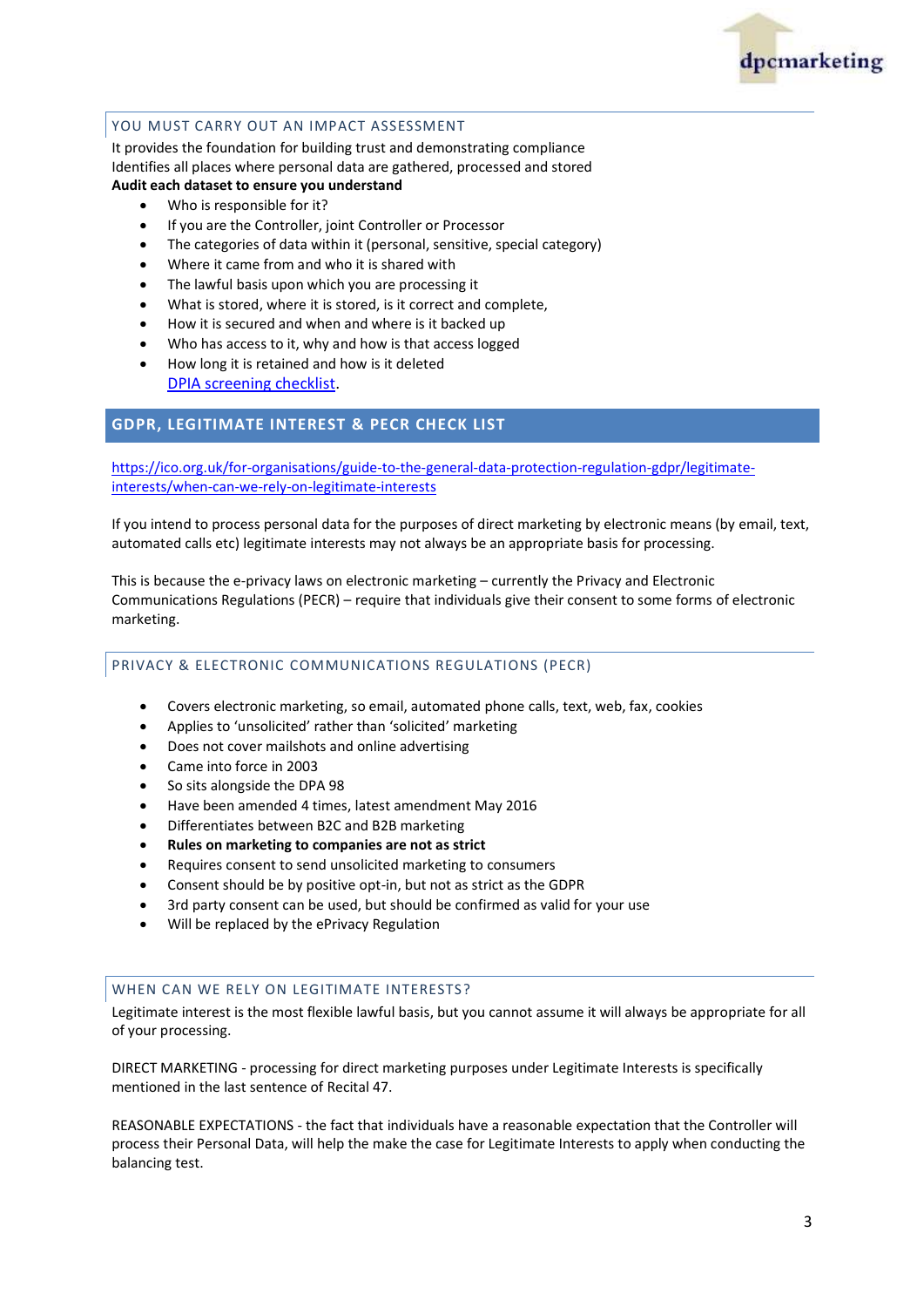

If you choose to rely on legitimate interests, you take on extra responsibility for ensuring people's rights and interests are fully considered and protected.

Legitimate interest is most likely to be an appropriate basis where you use data in ways that people would reasonably expect and that have a minimal privacy impact. Where there is an impact on individuals, it may still apply if you can show there is an even more compelling benefit to the processing and the impact is justified.

You can rely on legitimate interests for marketing activities if you can show that how you use people's data is proportionate, has a minimal privacy impact, and people would not be surprised or likely to object – but only if you don't need consent under PECR.

If e-privacy laws require consent, then processing personal data for electronic direct marketing purposes is unlawful under the GDPR without consent. If you have not got the necessary consent, you cannot rely on legitimate interests instead. You are not able to use legitimate interests to legitimise processing that is unlawful under other legislation.

If e-privacy laws do not require consent, legitimate interests may well be appropriate. Based on the current legislation (PECR), and depending on the outcome of your three-part test, legitimate interests may be appropriate for 'solicited' marketing (i.e. marketing proactively requested by the individual), or for unsolicited marketing in the following circumstances:

| <b>Marketing method</b>                                            | Is a legitimate interest likely to be<br>appropriate? |
|--------------------------------------------------------------------|-------------------------------------------------------|
| Post                                                               |                                                       |
| 'Live' phone calls to TPS/CPTS registered numbers                  |                                                       |
| 'Live' phone calls to those who have objected to your calls        | X                                                     |
| 'Live' phone calls where there is no TPS/CTPS registration or      |                                                       |
| objection                                                          |                                                       |
| <b>Automated phone calls</b>                                       | X                                                     |
| Emails/text messages to individuals - obtained using 'soft opt-in' |                                                       |
| Emails/text messages to individuals - without 'soft opt-in'        | X                                                     |
| Emails/text messages to business contacts                          |                                                       |

You also need to remember that Article 21 specifically gives the data subject the right to object to processing of their personal data for the purposes of direct marketing, and you must inform them of that right.

**If the data subject objects then this overrides your legitimate interests and you need to stop processing their data for direct marketing purposes**.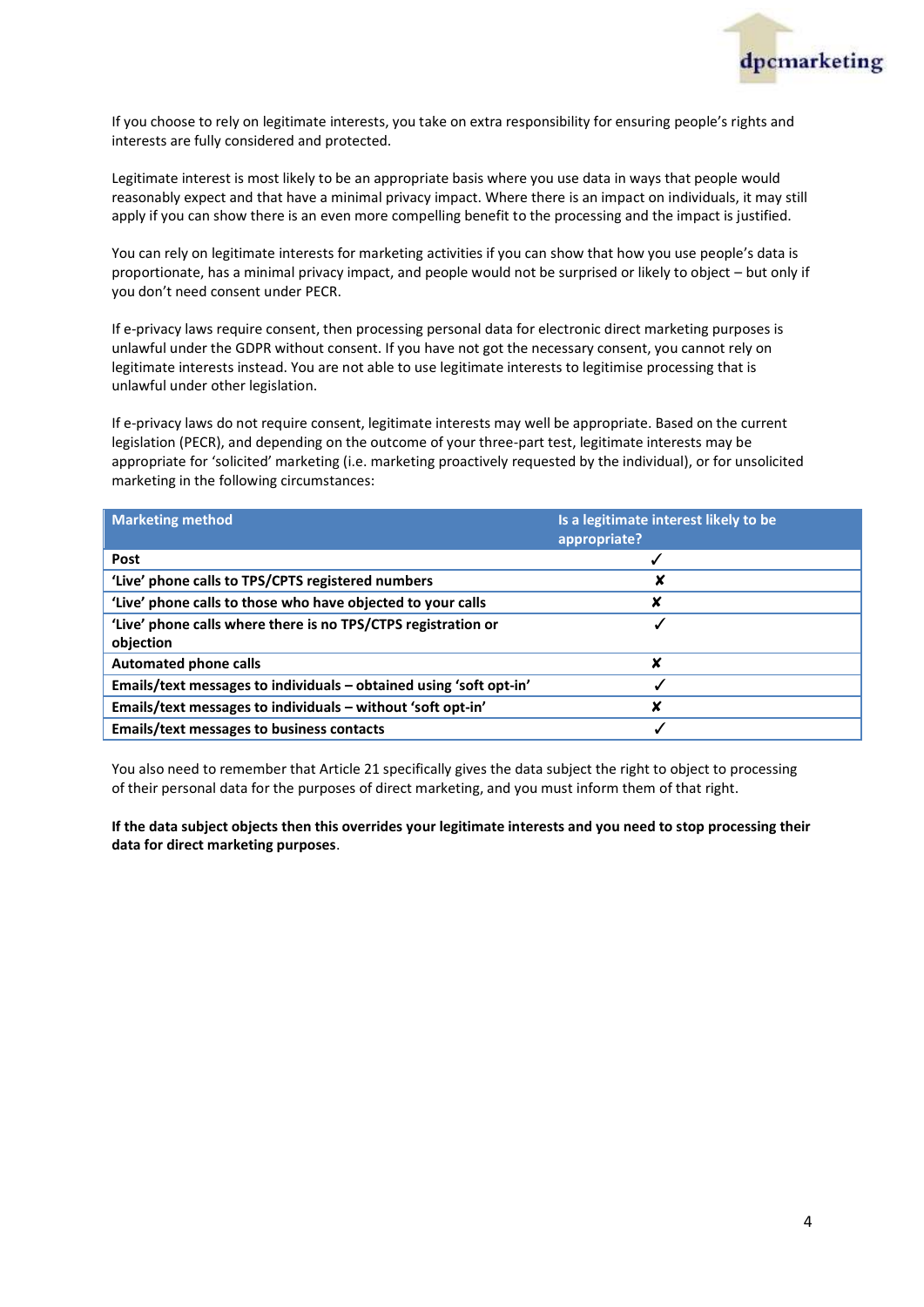

#### **LEGITIMATE INTEREST TEST**

#### PART 1: PURPOSE TEST

You need to assess whether there is a legitimate interest behind the processing.

- Why do you want to process the data?
- What benefit do you expect to get from the processing?
- Do any third parties benefit from the processing?
- Are there any wider public benefits to the processing?
- How important are the benefits that you have identified?
- What would the impact be if you couldn't go ahead with the processing?
- Are you complying with any specific data protection rules that apply to your processing (e.g. profiling requirements or e-privacy legislation)?
- Are you complying with other relevant laws?
- Are you complying with industry guidelines or codes of practice?
- Are there any other ethical issues with the processing?

#### PART 2: NECESSITY TEST

You need to assess whether the processing is necessary for the purpose you have identified.

- Will this processing actually help you achieve your purpose?
- Is the processing proportionate to that purpose?
- Can you achieve the same purpose without the processing?
- Can you achieve the same purpose by processing less data, or by processing the data in another more obvious or less intrusive way?

#### PART 3: BALANCING TEST

You need to consider the impact on individuals' interests and rights and freedoms and assess whether this overrides your legitimate interests.

#### NATURE OF THE PERSONAL DATA

- Is it special category data or criminal offence data?
- Is it data which people are likely to consider particularly 'private'?
- Are you processing children's data or data relating to other vulnerable people?
- Is the data about people in their personal or professional capacity?

Take guidance from the Legitimate Interest Assessment Guidance published by the ICO if you have any doubts. Remember you are responsible for ensuring people's rights and interests are fully considered and protected.

This is not a legal document and should not be treated as such.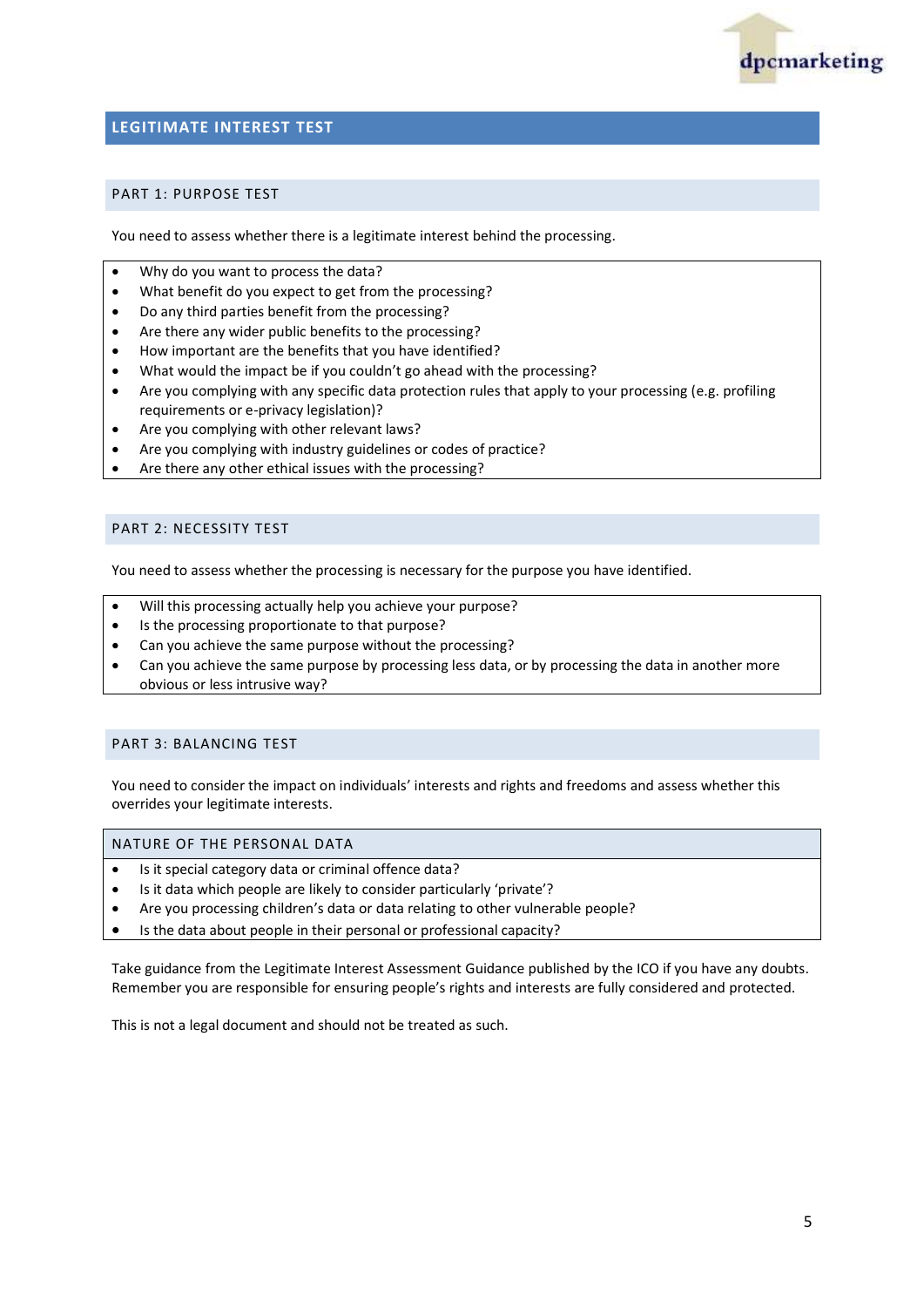

#### **SALES MATTERS© PERFECT PROSPECT PROFILING TOOL: EVIDENCE BASED LEGITIMATE INTEREST**

Develop a full prospect pipeline by defining who your perfect prospects are, why you should market to them in this way lawfully and the value you would bring to them with your products and services.

These sales development questions are designed to:

- Shorten the sales cycle and ensure your sales and marketing efforts are clearly focused.
- Build an understanding of who your "perfect prospects" really are
- Increase your engagement rates
- Deliver more value to more customers

| PERFECT CLIENT PROFILES                                                 |
|-------------------------------------------------------------------------|
| Where does 80-90% of your business come from?                           |
|                                                                         |
| Who are your best customers? The top 5-10%? Name them: what do they do? |
| 1.                                                                      |
| 2.                                                                      |
| 3.                                                                      |
| 4.                                                                      |
| 5.                                                                      |
| 6.                                                                      |
| 7.                                                                      |
| 8.                                                                      |
| 9.                                                                      |
| 10.                                                                     |

| <b>EVALUATE: WHAT DO YOU DO DIFFERENTLY FOR YOUR TOP 5-10% OF CLIENTS?</b> |
|----------------------------------------------------------------------------|
| <b>DO THIS FOR EACH CLIENT</b>                                             |
|                                                                            |
|                                                                            |
|                                                                            |
|                                                                            |
|                                                                            |

**What type of problems were they having and what were their internal conversations?** e.g. We need to find a way to get more clients more quickly? We need a supplier who can deliver a better solution for xyz? We need a manufacturing solution to increase our productivity? We need to increase our through put of orders.

| <b>DO THIS FOR EACH CLIENT</b> |  |
|--------------------------------|--|
|--------------------------------|--|

1.

- 2.
- 3. 4.

5.

**TIP: You should listen for these conversations in all your market verticals and adjust your content and outbound marketing/sales information to develop interest in your solutions: Market to these top PERFECT "PROSPECT" PROFILES –that's where the best revenues will come from and how your business will develop more quickly.**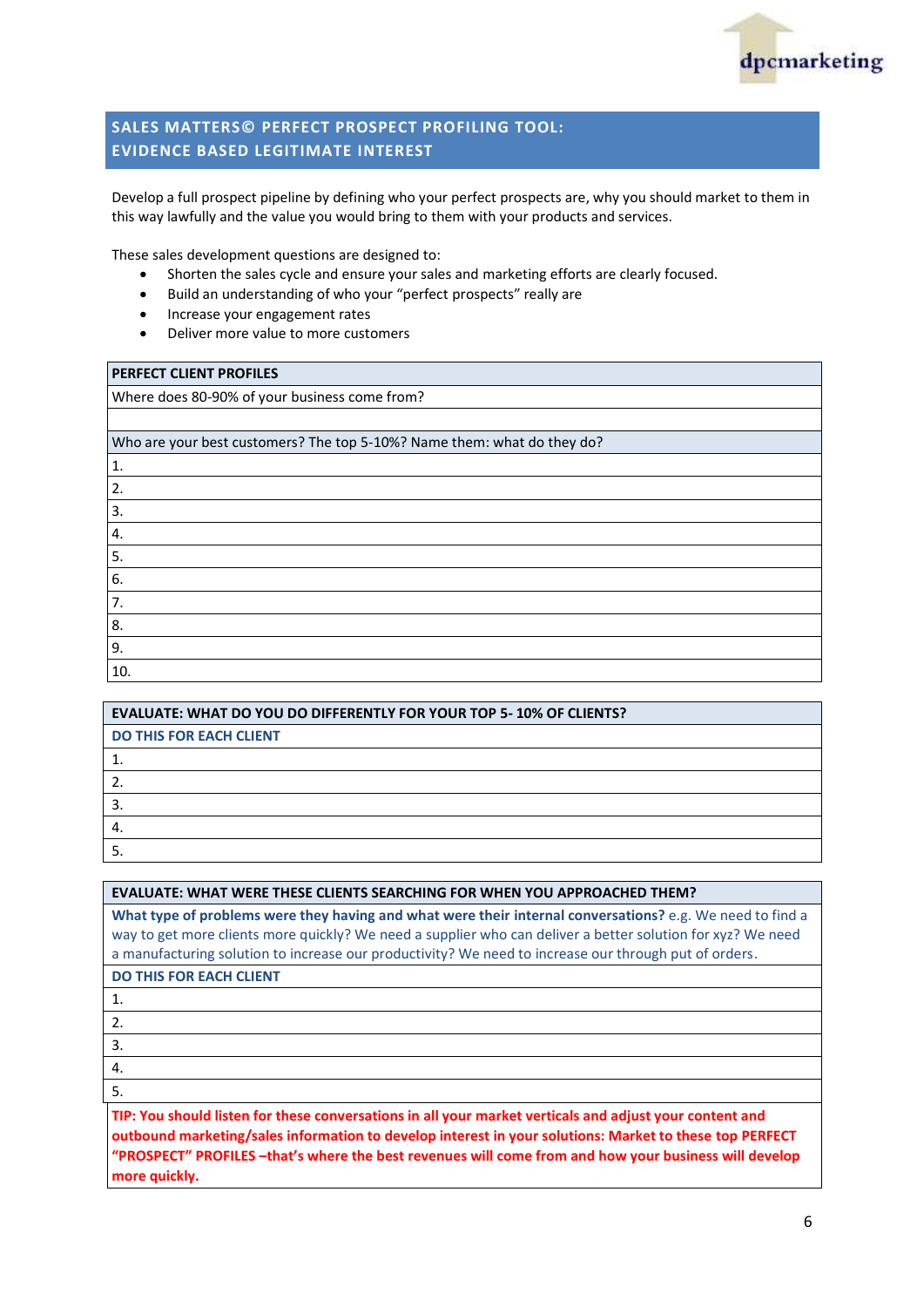

| <b>DECISION MAKERS</b>                                                                                                                                              |
|---------------------------------------------------------------------------------------------------------------------------------------------------------------------|
| In a typical firm of 100-500 employees, 7 people are involved in most buying decisions.<br>MAKE SURE YOU KNOW HOW THE PROSPECT BUYS AND THE DECISION MAKING PROCESS |
| Who do you normally talk to at your most profitable clients- (JOB TITLE) how does that work?                                                                        |
| 1.                                                                                                                                                                  |
| 2.                                                                                                                                                                  |
| 3.                                                                                                                                                                  |
| 4.                                                                                                                                                                  |
| 5.                                                                                                                                                                  |
| Is there a decision maker HIERARCHY? (ORGANISATIONAL STRUCTURE)                                                                                                     |
| WHO ARE THE KEY CONTACTS e.g. CEO, CMO, IT, Finance, Production, Manufacturing, Procurement                                                                         |
| Where did you start? UNPACK THE LINE                                                                                                                                |
| Which of the decision makers was the easiest to engage - which was the hardest and why?                                                                             |
|                                                                                                                                                                     |
| <b>SECTORS</b>                                                                                                                                                      |
| Do the decision makers TILES OR JOB DESCRIPTIONS vary by product or service?                                                                                        |
|                                                                                                                                                                     |
| Who are the decision makers for each?                                                                                                                               |
| 1.                                                                                                                                                                  |
| 2.                                                                                                                                                                  |
| 3.                                                                                                                                                                  |
| 4.                                                                                                                                                                  |
| 5.                                                                                                                                                                  |
| <b>CUSTOMER PUBLIC SOCIAL MEDIA PROFILES</b>                                                                                                                        |
| DO THIS FOR EACH TOP CLIENT                                                                                                                                         |
| 1.                                                                                                                                                                  |
| 2.                                                                                                                                                                  |
| 3.                                                                                                                                                                  |
| 4.                                                                                                                                                                  |
| 5.                                                                                                                                                                  |
| Have you researched them and what is the most useful information to know?                                                                                           |
|                                                                                                                                                                     |
| How has that helped build your relationship?                                                                                                                        |
| TIP: The decision makers need to have the decision to buy the budget available and be within an agreed                                                              |
| "time frame" criteria. (Sales cycle)                                                                                                                                |
| <b>EVALUATE:</b>                                                                                                                                                    |
| Who do you consider to be the main decision makers to contact?                                                                                                      |
|                                                                                                                                                                     |
| Which decision makers will be acceptable to start the conversation with?                                                                                            |
|                                                                                                                                                                     |
|                                                                                                                                                                     |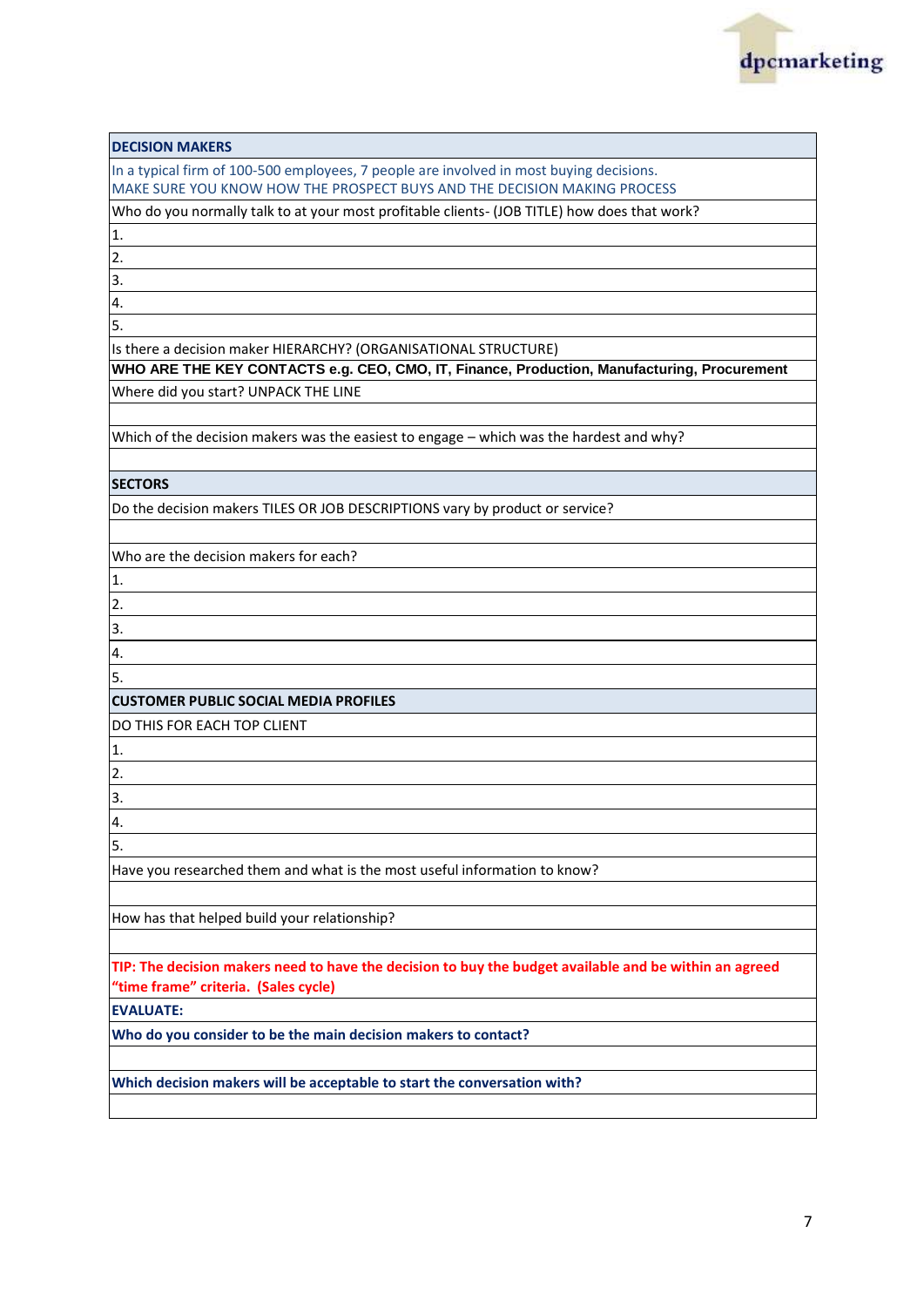

#### DESIGN YOUR PERFECT PROSPECT: A BEST PRACTICE LEGITIMATE INTERST PROFILE

| REVIEW TOP 5-10% CLIENTS, THE DECISION MAKER TITLES |  |
|-----------------------------------------------------|--|
| What similarities exist (patterns/generalisation)?  |  |
| <b>LOCATION</b>                                     |  |
| <b>SIZE</b>                                         |  |
| <b>TURNOVER</b>                                     |  |
| NUMBER OF EMPLOYEES                                 |  |
| NUMBER OF SITES/PLANTS                              |  |
| PROFIT MARGINS                                      |  |
| <b>BUSINESS VERTICAL</b>                            |  |
| <b>TYPE OF CLIENT</b>                               |  |
| <b>B2B OR B2C OR BOTH</b>                           |  |
| <b>PRODUCTS</b>                                     |  |
| <b>SERVICES</b>                                     |  |
| <b>VISION</b>                                       |  |
| <b>MOTIVATION</b>                                   |  |
| <b>BUYING CYCLE</b>                                 |  |
| <b>CONVERSATIONS</b>                                |  |
| <b>PAIN POINTS</b>                                  |  |
| POINT OF CONTACT                                    |  |
| <b>DECISION MAKER STRUCTURE</b>                     |  |

#### **REVIEW THE PRODUCT OR SERVICES THEY BUY FROM YOU**

What products/services do you supply to them?

Where are you most successful?

Why?

**Acquisition costs:** What is your cost of sales for this type of customer? Do you need to review the acquisition model?

What types of project/services deliver the best profit?

**Typical purchase size**: How much do your customers spend on a typical purchase? Look at this by each "persona category". Consider people buy based on value, not solely on price. Could you sell more to any category using promotions to develop awareness and interest in other products?

**Lifetime value**: How much money does the buyer persona spend with you over their lifetime? This metric is important for understanding sales cycles.

**Retention costs:** What do your buyers need from you in order to stay? Support, training, communication? Usually it costs more to acquire a client than keep them. Build solid sustainable relationships with your customers and make them feel valued.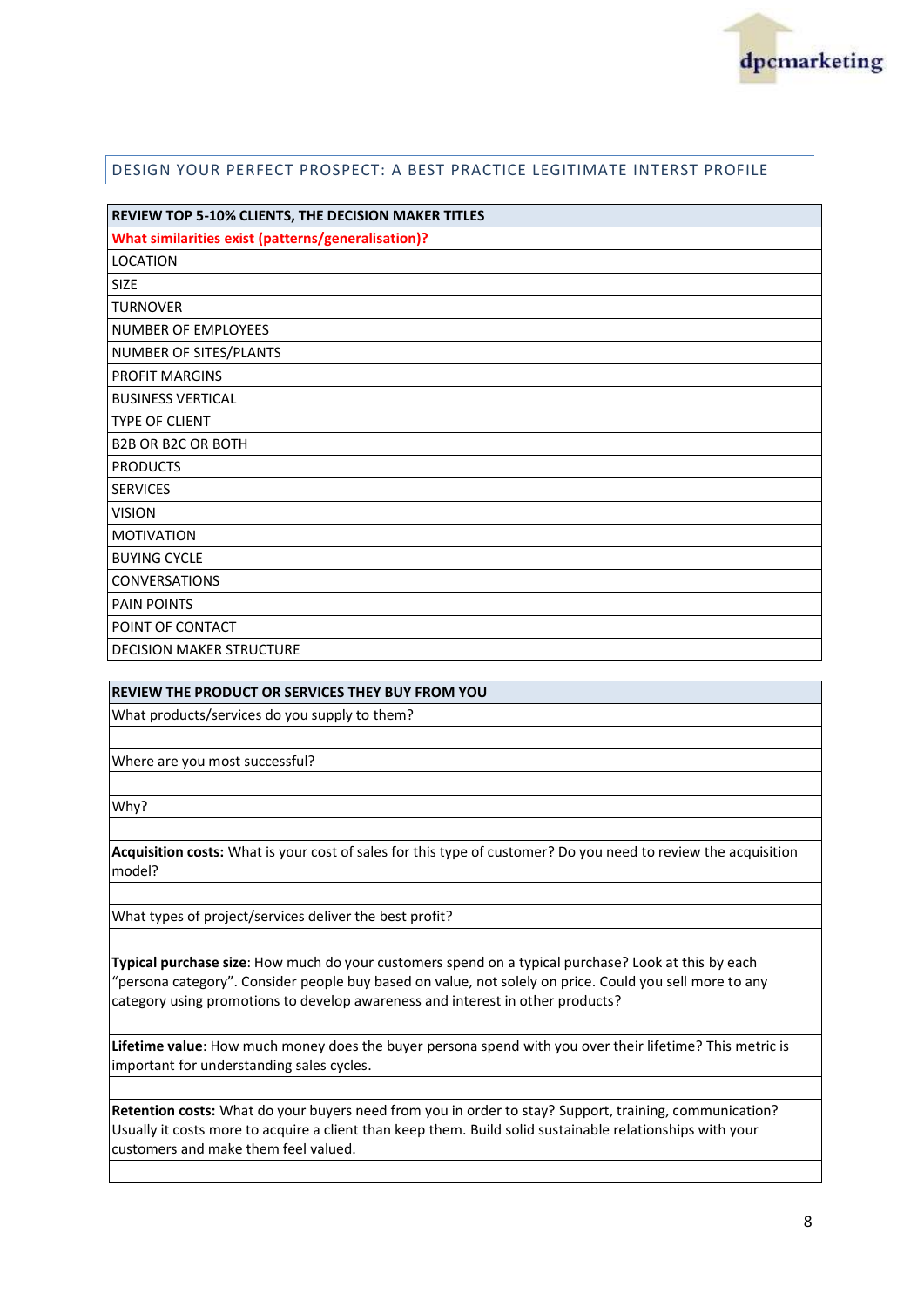

**Customer happiness:** Are your customers satisfied with your products or services? Are there groups of happy and unhappy customers, and what is the difference between the two? Investigating this may reveal flaws, highlights necessary improvements and can even prompt you to adjust customer expectations.

**Value alignment:** Are your intended customers actually buying from you? If the intended core customers are not buying from you, then who is? This will help you to refine your customer personas, especially if it looks like you are out of alignment

What do you believe is the ideal type of project/service/solution?

What project/service/solution COULD your prospects buy from you but don't?

WHY?

#### **EVALUATE:**

**What do you consider to be the most important types of criteria to identify potential targets?**

**Other factors: what's most important in each industry sector?**

#### **WHAT OTHER FACTORS NEED TO BE APPENDED?**

Financial Highlights

Business strategy and culture

Process

Current Suppliers

Partnership and Group relationships

Time lines

Frequency of purchase and/or spend

#### **WHAT IS THE OPTIMUM SIZE, STRUCTURE OF PROJECT OR CROSS SELLING OPPORTUNITIES THAT WILL BE THE BASIS FOR AN APPOINTMENT?**

This exercise completes your understanding in how to develop a new fully compliant outbound sales and marketing approach to perfect prospect profiles that will be the best fit for your company and your products and services for theirs.

Much has been said about GDPR and the use of profiling but the new rules are by no means meant to prohibit you from marketing to potential business prospects.